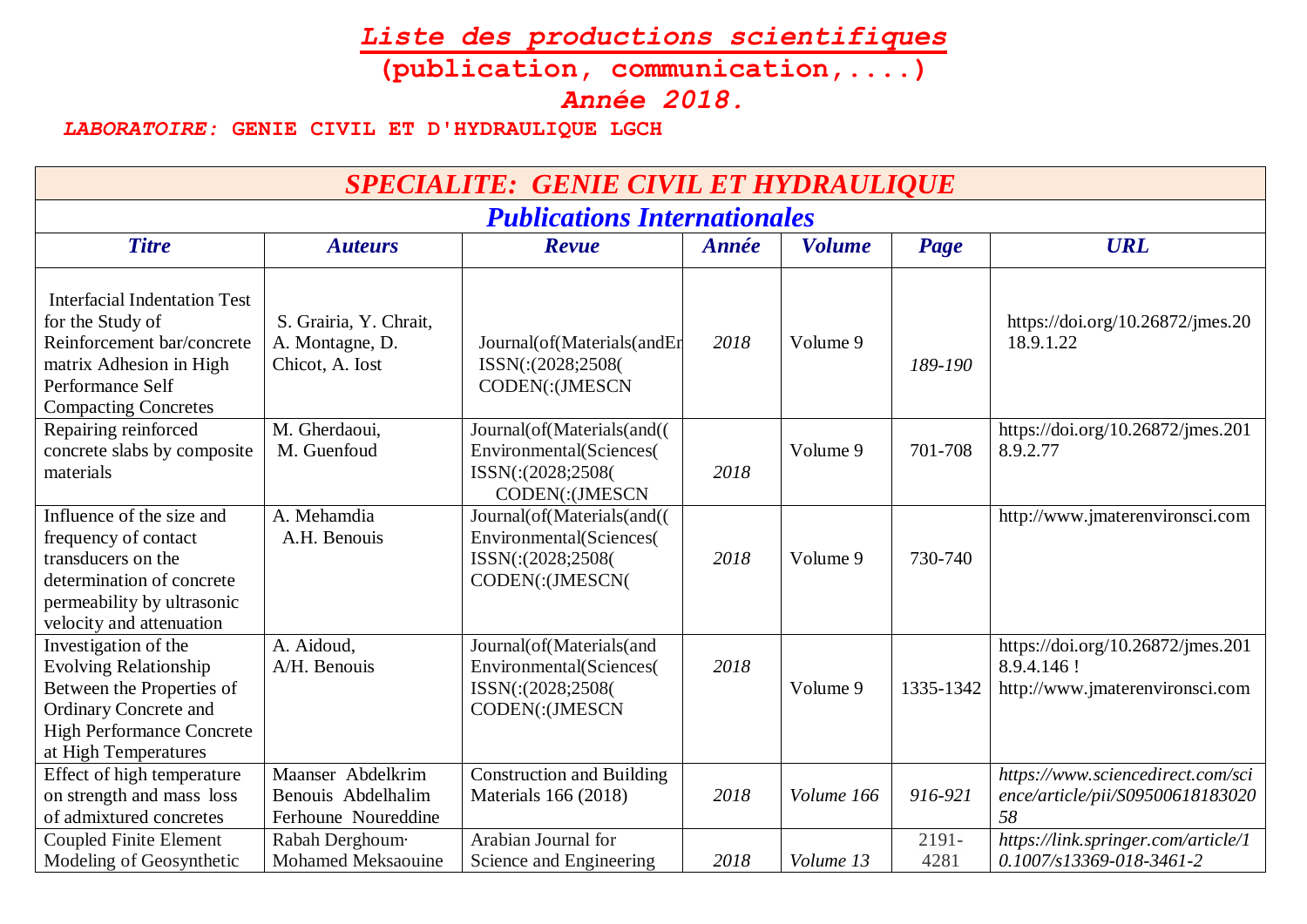| Reinforced                   |                         |                                  |      |            |         |                                    |
|------------------------------|-------------------------|----------------------------------|------|------------|---------|------------------------------------|
| Embankment Slope on Soft     |                         |                                  |      |            |         |                                    |
| Soils Considering Small      |                         |                                  |      |            |         |                                    |
| and Large                    |                         |                                  |      |            |         |                                    |
| <b>Displacement Analyses</b> |                         |                                  |      |            |         |                                    |
| Punching behavior of         | M. Gherdaoui,           | <b>Construction and Building</b> |      |            |         | www.elsevier.com/locate/conbuil    |
| strengthened and repaired    | M. Guenfoud, R. Madi    | Materials                        | 2018 | Volume 170 | 272-278 | dmat                               |
| RC slabs with CFRP           |                         |                                  |      |            |         |                                    |
| Hydro geochemical and        | Yassine Gueroui ·       | <b>Environmental Earth</b>       | 2018 |            |         | https://doi.org/10.1007/s12665-    |
| environmental isotopes       | Ammar Maoui · Hassen    | Sciences                         |      | Volume 77  |         | 018-7938-9                         |
| study                        | Touati Mohamed          |                                  |      |            | 1866-   |                                    |
| of the northeastern Algerian | Guettaf · Aissam        |                                  |      |            |         |                                    |
| thermal waters               | Bousbia                 |                                  |      |            | 6280    |                                    |
|                              |                         |                                  |      |            |         |                                    |
| Reliability of geotechnical  | Nasser Sekfali          | Arabian Journal of               |      | Volume 11  | 1866-   | https://doi.org/10.1007/s12517-    |
| structures: case of bearing  | Lazhar Belabed          | Geosciences                      | 2018 |            | 7538    | 018-3649-5                         |
| capacity failure             |                         |                                  |      |            |         |                                    |
| of strip footing             |                         |                                  |      |            |         |                                    |
| Study of hydro chemical      | <b>Ahmed Samer</b>      | International Journal of         |      | Volume 44  | 157-170 | https://doi.org/10.1080/15715124.  |
| and bacteriological          | Touati, Yassine         | <b>River Basin Management</b>    | 2018 |            |         | 2018.1461107                       |
| characteristics in           | Gueroui & Ammar         |                                  |      |            |         |                                    |
| Bouhamdane watershed         | Maoui                   |                                  |      |            |         |                                    |
| waters,                      |                         |                                  |      |            |         |                                    |
| NE Algeria                   |                         |                                  |      |            |         |                                    |
| Experimental Study of        | Choayb Belghiat, Ali    | Journal of Building              | 2018 | Volume 20  | 531-543 | https://doi.org/10.1016/j.jobe.201 |
| Double-Panel Confined        | Messabhia, Jean-Patrick | Engineering                      |      |            |         | 8.09.001                           |
| Masonry Walls under          | Plassiard, Mohamed      |                                  |      |            |         |                                    |
| <b>Lateral Loading</b>       | Guenfoud, Olivier Plé,  |                                  |      |            |         |                                    |
|                              | Pascal                  |                                  |      |            |         |                                    |
|                              | Perrotin                |                                  |      |            |         |                                    |
| Hydro geochemical and        | Gueroui, Y., Maoui,     | Environ Earth Sci                |      | Volume 77  | 1866-   | https://doi.org/10.1007/s12665-    |
| environmental isotopes       | A., Touati, H           |                                  | 2018 |            | 6299    | 018-7938-9                         |
| study of the northeastern    |                         |                                  |      |            |         |                                    |
| Algerian thermal waters      |                         |                                  |      |            |         |                                    |
| A consistent triangular thin | Hamza Guenfoud and      | Int. J. Structural               | 2018 | Volume 9   | 191-223 | DOI: 10.1504/IJSTRUCTE.2018.       |
| flat shell finite element    | <b>Mohamed Himeur</b>   | Engineering,                     |      |            |         | 093673                             |
| with drilling rotation based |                         |                                  |      |            |         |                                    |
| on the strain approach       |                         |                                  |      |            |         |                                    |
|                              |                         |                                  |      |            |         |                                    |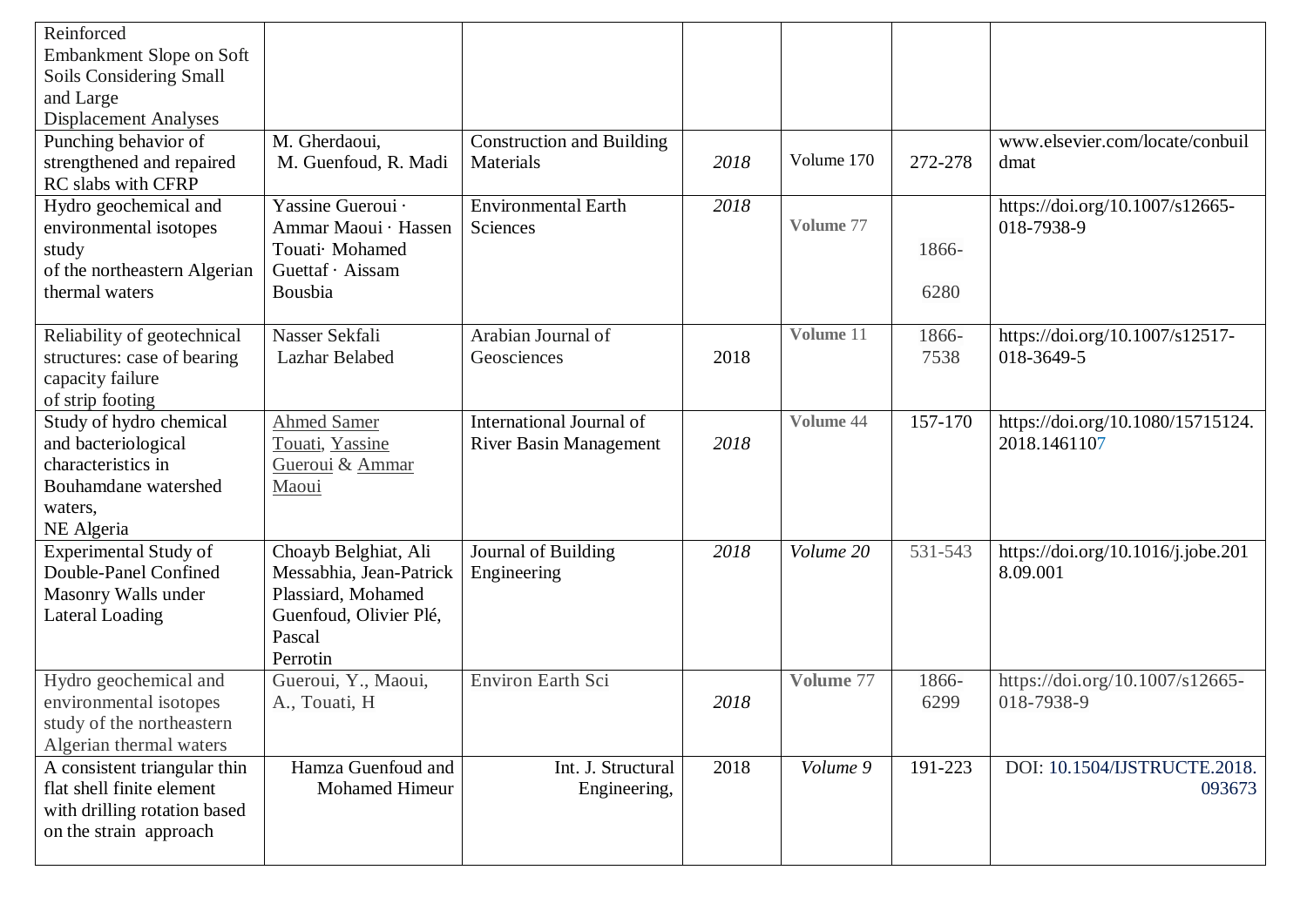| Numerical modeling of soil<br>foundation interaction by a<br>new non-leaner macro<br>element                                                                                                              | Khebizi Mourad<br>Guenfoud Hamza<br><b>Guenfoud Mohamed</b>                                   | Geomechanics and<br>Engineering                                                                              | 2018 | Volume 14 | 377-386   | https://www.researchgate.net/publ<br>ication/324482202             |
|-----------------------------------------------------------------------------------------------------------------------------------------------------------------------------------------------------------|-----------------------------------------------------------------------------------------------|--------------------------------------------------------------------------------------------------------------|------|-----------|-----------|--------------------------------------------------------------------|
| Comparative Study on the<br>influence of the Variation<br>of Initial Stress on Stability                                                                                                                  | Brahim Lafifi<br><b>Mohamed Salah</b><br>Nouaouria                                            | Recent Advances in Geo-<br>Environmental<br>Engineering<br>Geomechanics and<br>Geotechnics and<br>Geohazards | 2018 |           | 359-361   | https://link.springer.com/chapter/1<br>0.1007/978-3-030-01665-4_83 |
| <b>STATISTICAL</b><br><b>ANALYSIS OF 3-POINT</b><br><b>BENDING PROPERTIES</b><br>OF POLYMER<br><b>CONCRETES MADE</b><br><b>FROM MARBLE</b><br><b>POWDER</b><br>WASTE, SAND GRAINS,<br>AND POLYESTER RESIN | N. Benzannache, A.<br>Bezazi, H.<br>Bouchelaghem, M.<br>Boumaaza, S. Amziane<br>and F. Scarpa | Russi Mechanics of<br>Composite Materials, an<br>Original                                                    | 2018 | Volume 53 | 781-790   | DOI 10.1007/s11029-018-9703-2                                      |
| Feasibility of sand filters to<br>wastewater treatment in<br>rural areas in Algeria:<br>experimental study                                                                                                | Mazouz Kherouf; Fathe<br>Bouteldja; Ammar<br>Maoui; Pierre Breul                              | International Journal of<br><b>Environnement and Waste</b><br>Management                                     | 2018 | Volume 23 | $40 - 53$ | DOI: 10.1504/IJEWM2019.09<br>6545                                  |
|                                                                                                                                                                                                           |                                                                                               | Publications nationales                                                                                      |      |           |           |                                                                    |
|                                                                                                                                                                                                           |                                                                                               |                                                                                                              | 2018 |           |           |                                                                    |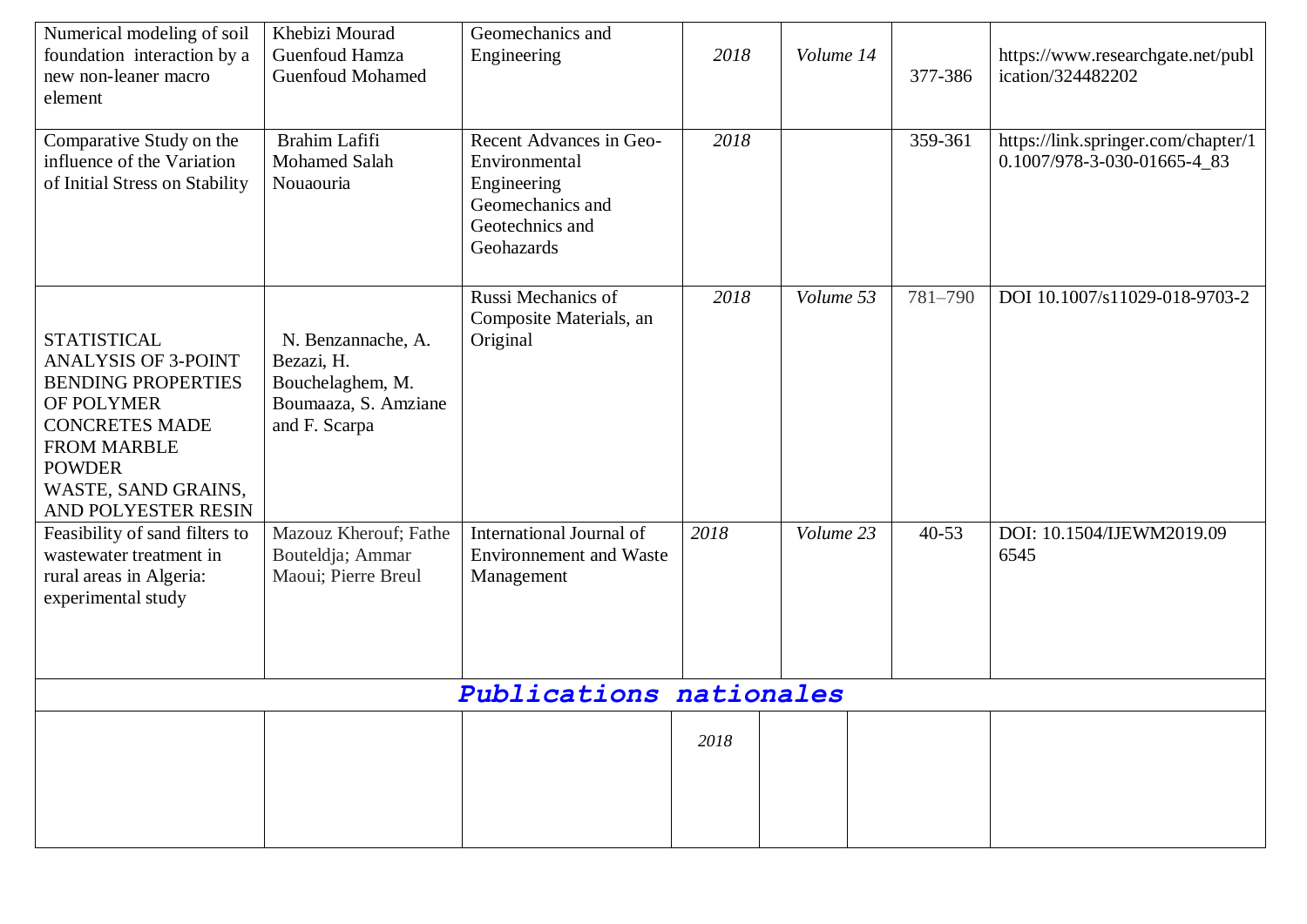|                                                                                                               |                                                                                        | Communications Internationales                                                                                                |      |                                                                                                                                                                                             |
|---------------------------------------------------------------------------------------------------------------|----------------------------------------------------------------------------------------|-------------------------------------------------------------------------------------------------------------------------------|------|---------------------------------------------------------------------------------------------------------------------------------------------------------------------------------------------|
| Jointing and glulam of<br>North<br>African's Aleppo pin : III.<br>Delamination test of glued<br>joint         | Nafa Zahreddine<br>Bouras Faouzi<br>Cherait Yacine                                     | <b>AGBIOL Conference</b><br>Edirne, Turkey                                                                                    | 2018 | https://conferencealerts.com/show<br>$-event$ ?id=198480                                                                                                                                    |
| Recherche de la Position<br>Optimale des Voiles                                                               | <b>MADI</b> Rafik<br><b>GUENFOUD</b><br>Mohamed                                        | MATEC Web of<br>Conferences 149                                                                                               | 2018 | https://doi.org/10.1051/matecconf<br>/201814902010                                                                                                                                          |
| Estimation of the concrete<br>durability by ultrasonic<br>pulse velocity                                      | Boujedra Fatiha<br>Benouis Abdelhalim                                                  | the 6th International<br>Conference on Welding<br>NDT and<br>MaterialsIndustryICWND<br>TMI'18 7-8 Novembre<br>Skikda, Algeria | 2018 | https://icwndt18.crti.dz/                                                                                                                                                                   |
| Estimation de la durabilité<br>des bétons par les vitesses<br>ultrasoniques                                   | Boujedra Fatiha<br>Benouis Abdelhalim                                                  | . Séminaire international<br>de Génie Civil « SIGC<br>$2018 \times 27 - 28$ Novembre<br>2018 Oran, Algérie                    | 2018 | http://www.enp-oran.dz/                                                                                                                                                                     |
| <b>ANALYSE NUMÉRIQUE</b><br>DU PHÉNOMÈNE<br>D'ÉCAILLAGE DES<br>POUTRES EN BÉTON<br>ARMÉ EXPOSÉES AU<br>FEU HC | DIMIA, M. S.,<br>GUERGAH, C., &<br><b>GUENFOUD</b>                                     | 3eme conférence<br>internationale francophone<br><b>NoMaD</b><br>7 et 8 novembre 2018                                         | 2018 | https://scholar.google.com/citatio<br>ns?user=hbtD2s0AAAAJ&hl=en#<br>$d=gs\_md\_cita-$<br>d&u=%2Fcitations%3Fview_op%<br>3Dview_citation%26hl%3Den%2<br>6user%3DhbtD2s0AAAAJ%26cit<br>ation |
| Four nodes with Drilling<br>Rotation triangular shell<br>Finite Element Based on the<br>Strain Approach       | Hamza Guenfoud<br><b>Mohamed Himeur</b><br>Hassina Ziou and<br><b>Mohamed Guenfoud</b> | 36éme Rencontres<br>Universitaires de Génie<br>Civil (RUGC2018),<br>20-22Juin 2018,<br>Saint<br><b>Etienne France</b>         | 2018 | https://rugc2018.scienconf.org                                                                                                                                                              |
| Effet du climat sur la<br>résistance des enrobés<br>recyclés                                                  | Bourdjiba Abdelhak<br>Guenfoud Hamza                                                   | 36éme Rencontres<br>Universitaires de Génie                                                                                   | 2018 | https://rugc2018.scienconf.org                                                                                                                                                              |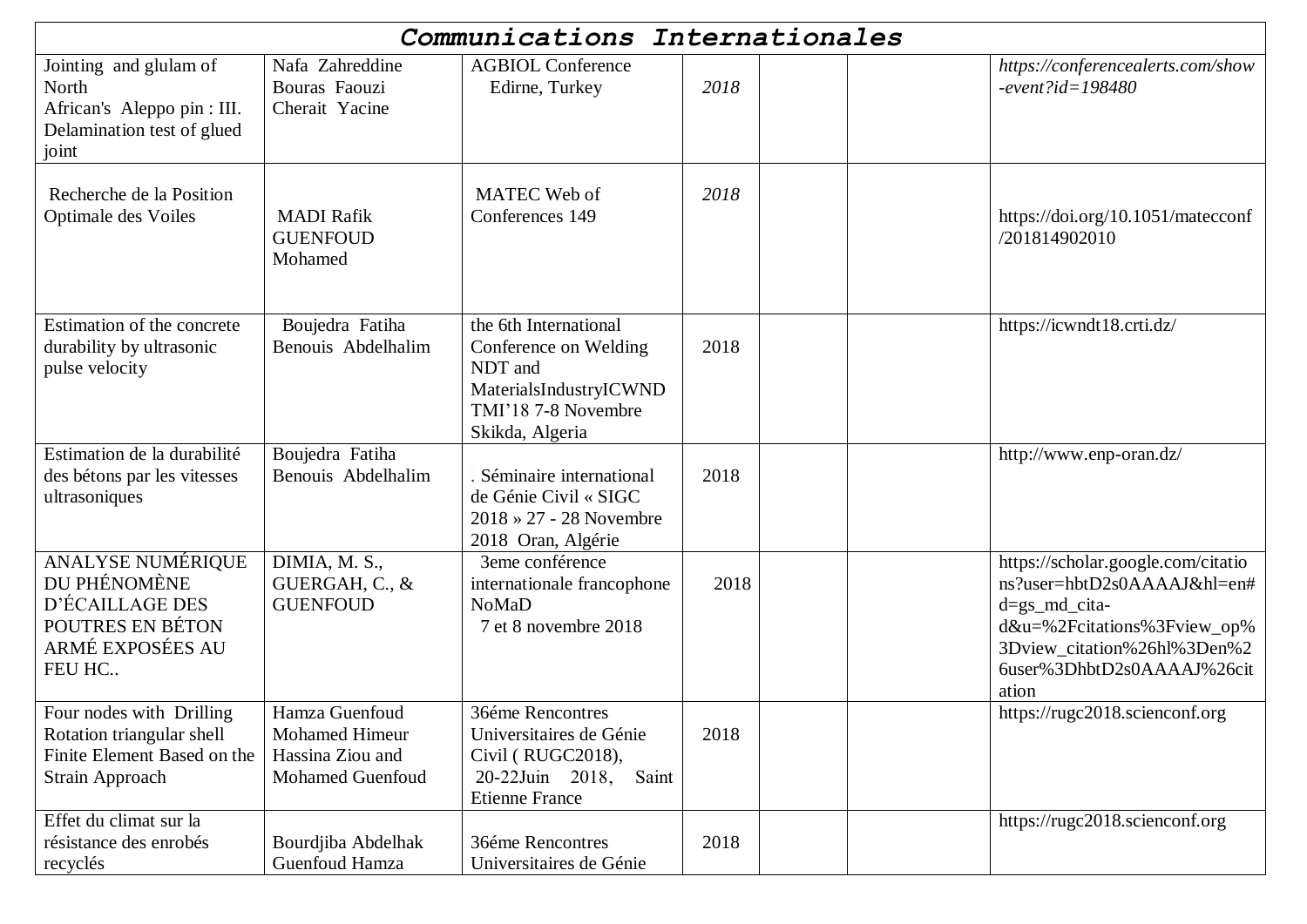|                                                                                                         |                                                                                         | Civil (RUGC2018),<br>20-22Juin 2018,<br>Saint                                                                                                      |      |  |                                                    |
|---------------------------------------------------------------------------------------------------------|-----------------------------------------------------------------------------------------|----------------------------------------------------------------------------------------------------------------------------------------------------|------|--|----------------------------------------------------|
| Effet du mode constructif                                                                               | J-P.Plassiard,                                                                          | <b>Etienne France</b><br>36éme Rencontres                                                                                                          |      |  |                                                    |
| sur le comportement au                                                                                  | C.Belghiat, I. Layadi,                                                                  | Universitaires de Génie                                                                                                                            | 2018 |  | https://rugc2018.scienconf.org                     |
| séisme de portiques béton<br>armé avec panneau de                                                       | O.Plé.Perrotin,<br>A.Messabhia, M.                                                      | Civil (RUGC2018),<br>20-22Juin 2018,<br>Saint                                                                                                      |      |  |                                                    |
| maçonnerie                                                                                              | Guenfoud                                                                                | <b>Etienne France</b>                                                                                                                              |      |  |                                                    |
| Resistance<br>Laterale<br>De<br>Portiques Beton Arme Avec<br>Remplissage : Effet Du<br>Mode Constructif | Belghia<br>Choayb,<br>Mohamed,<br>Guenfoud<br>$\&$<br>Layadi<br>Ismail<br>Messabhia Ali | nationales<br>Journnées<br>maçonnerie, 22-23 Mars<br>2108<br>Marne-la-Vallée,<br>France                                                            | 2018 |  | http://jnm.ifsttar.fr/                             |
|                                                                                                         |                                                                                         |                                                                                                                                                    |      |  |                                                    |
| Renforcement et réparation<br>des dalles en béton armé                                                  | Gherdaoui<br>Moufida                                                                    | 3ème Conférence                                                                                                                                    | 2018 |  | www.nomad2018.be                                   |
| soumis au poinçonnement.                                                                                | Guenfoud<br>Mohamed                                                                     | internationale francophone<br>7 et 8 novembre 2018                                                                                                 |      |  |                                                    |
| Réparation des dalles en<br>béton armé par<br>matériaux composite                                       | Gherdaoui<br>Moufida, Madi<br>Rafik, Guenfoud<br>Mohamed                                | <b>International Symposium</b><br>on Materials Chemistry,<br>19-21 March 2018 in<br>Central library of the<br>University of Boumerdes,<br>Algeria. | 2018 |  | https://isymc2018.wixsite.com/um<br>bb             |
| Recherche de la Position                                                                                | <b>MADI Rafik</b>                                                                       |                                                                                                                                                    |      |  |                                                    |
| Optimale des Voiles                                                                                     | <b>GUENFOUD</b><br>Mohamed                                                              | MATEC Web of<br>Conferences 149                                                                                                                    | 2018 |  | https://doi.org/10.1051/matecconf<br>/201814902010 |
|                                                                                                         |                                                                                         |                                                                                                                                                    |      |  |                                                    |